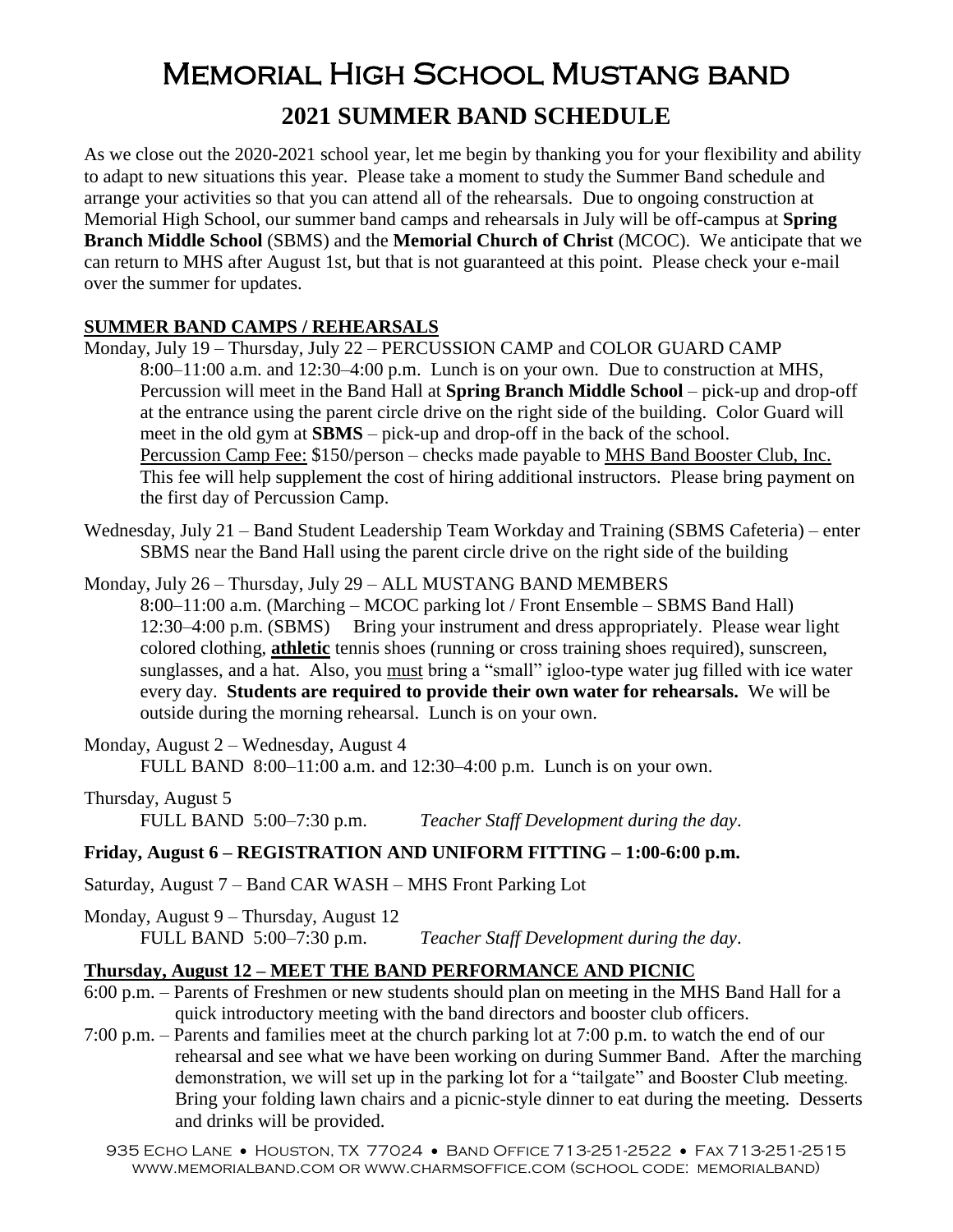# Memorial High School Mustang band

Friday, August 13 – FRESHMAN ORIENTATION – The entire Mustang Band will perform. Band POOL PARTY – Location and times TBD

Saturday, August 14 or 21 (TBD) – MEET THE MUSTANGS – The entire Mustang Band will perform.

Monday, August 16 – FIRST DAY OF SCHOOL – Begin Fall Rehearsal Schedule.

If you know of any conflicts that you have with the Summer Band schedule, please notify Ms. Scott by email at [Suzanne.Scott@springbranchisd.com](mailto:Suzanne.Scott@springbranchisd.com) **as soon as possible.** Students must attend Summer Band to be considered for a drill position in the UIL marching contest show.

### **FALL SCHEDULE**

The Fall 2020 Marching Band Rehearsal and Performance Schedule will be posted in the Charms Calendar as it is finalized. The directors will update the Charms Calendar throughout the summer. Please schedule all appointments at a time when we do not have rehearsals or performances to minimize interruptions. <https://www.charmsoffice.com/charms/calendar.asp?s=MemorHSB>

### **ATTENDANCE POLICY**

All students are expected to attend all rehearsals and performances. October is a very busy month for marching band performances. Please make special note of the dates for the Rehearsal at Tully Stadium, the Battle at the Berry Marching Festival, the UIL Region 27 Marching Contest, and the UIL Area Marching Contest. **Note: Please do not register for the ACT in October or December due to conflicts with required band performances. Also, the Region Band auditions will conflict with the SAT testing date on December 4, 2021.**

Marching spots in the UIL contest drill are earned and kept by attending rehearsals, displaying competency in marching fundamentals, and by "passing off" (playing by memory) the songs that we will perform on the field. These songs include the MHS Fight Song, MHS Alma Mater, and the competition show music. There will be a group of students who will have "shadows" or be "shadowing" other students. These students will alternate with another member in a drill position at rehearsals and some football game performances. The best player/marcher in a drill position will march that position for the marching contests. All marching band members, whether in the drill or not, will receive the physical education credit for their participation in after-school marching band.

Please refer to the Charms website regularly for calendar information. We recommend that you sync the Charms calendar to your mobile device to avoid any conflicts. We look forward to another successful year for the Memorial High School Mustang Band!

Sincerely,

Suzanne Scott Jeff Munger Director of Bands Assistant Director of Bands 713-251-2522 (Band Office) 713-251-2686 (Band Office)

[Suzanne.Scott@springbranchisd.com](mailto:Suzanne.Scott@springbranchisd.com) [Jeffrey.Munger@springbranchisd.com](mailto:Jeffrey.Munger@springbranchisd.com)